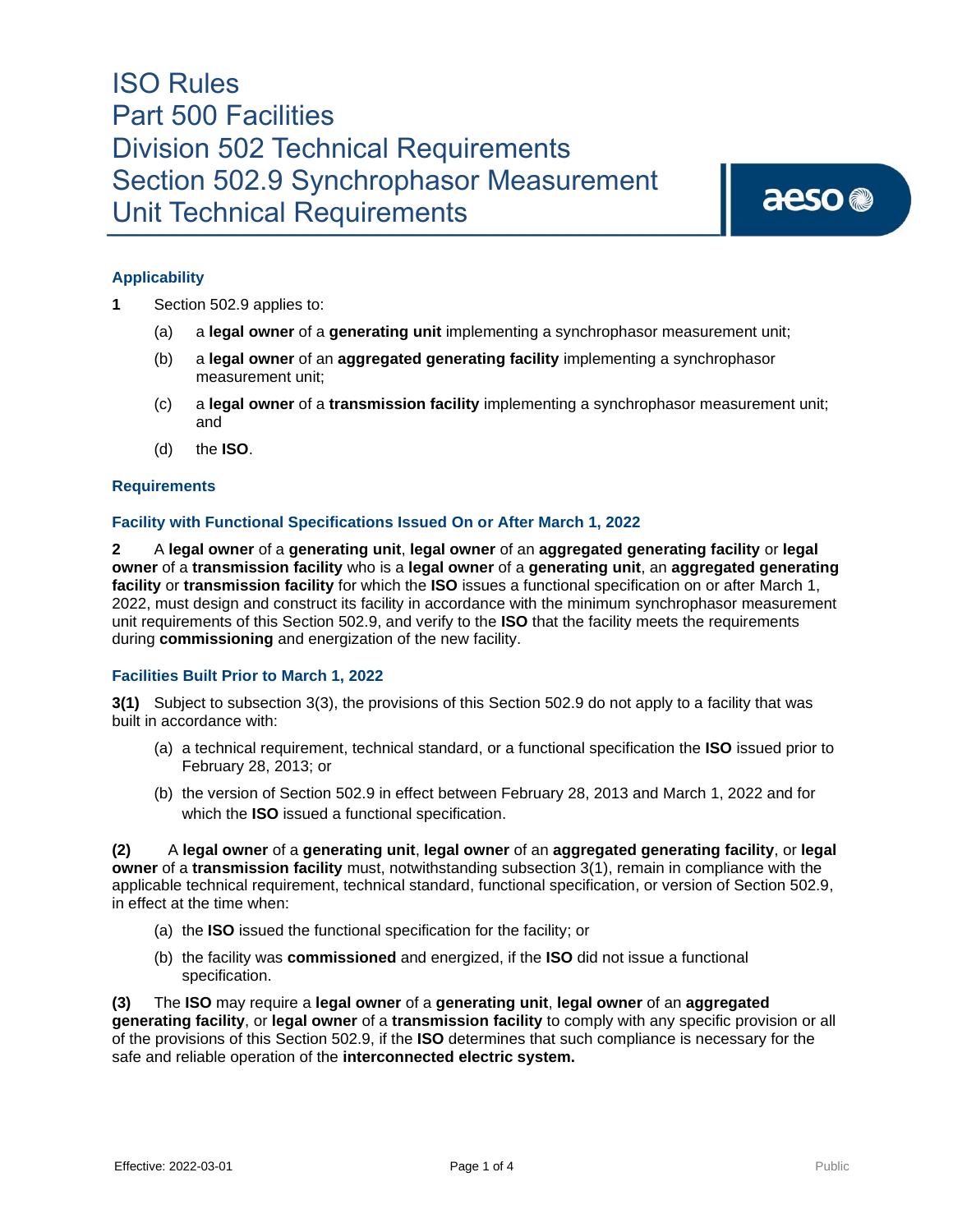### **Functional Specification**

**4** The **ISO** must, in accordance and generally consistent with this Section 502.9*,* approve a written functional specification containing details, work requirements and specifications for the implementation of a synchrophasor measurement unit for a facility.

#### **Synchrophasor Measurement Unit Functionality**

**5** Each of the **legal owner** of a **generating unit**, **legal owner** of an **aggregated generating facility** and **legal owner** of a **transmission facility** implementing a synchrophasor measurement unit, must meet the functionality requirements, data requirements, data format requirements and communication requirements set out in the Institute of Electrical and Electronics Engineers *C37.118.1a–2014 – IEEE Standard for Synchrophasor Measurements for Power Systems* and *IEEE Standard* C37.118.2-2011 – *IEEE Standard for Synchrophasors Data Transfer for Power Systems* specific to a synchrophasor measurement unit.

#### **Synchrophasor Measurement Unit Signal Names**

**6** The **ISO** must provide each **legal owner** of a **generating unit**, **legal owner** of an **aggregated generating facility** and **legal owner** of a **transmission facility** with the Institute of Electrical and Electronics Engineers *C37.118.2-2011 – IEEE Standard for Synchrophasors Data Transfer for Power Systems* compliant synchrophasor measurement unit signal names and the appropriate data format, including the company identifier, device identifier and the necessary formatting.

#### **Data Storage and Streaming**

**7(1)** Each of the **legal owner** of a **generating unit**, **legal owner** of an **aggregated generating facility** and **legal owner** of a **transmission facility** must collect and continuously store the synchrophasor measurement unit data for 1 year from the date the synchrophasor measurement unit data was collected, unless the data is being streamed to the AESO pursuant to subsection 7(2).

**(2)** A **legal owner** of a **generating unit**, **legal owner** of an **aggregated generating facility** or **legal owner** of a **transmission facility** required to implement a synchrophasor measurement unit, as determined by the **ISO**, must stream the data to the **ISO**.

**(3)** The **legal owner** of a **generating unit, legal owner** of an **aggregated generating facility** or **legal owner** of a **transmission facility** may, within 1 year of streaming the data to the **ISO**, obtain the data from the **ISO** upon written request.

**(4)** The **ISO** must, if it receives a request as set out in subsection 7(3), provide the data to the **legal owner** of a **generating unit**, **legal owner** of an **aggregated generating facility** or **legal owner** of a **transmission facility** within 10 **business days**.

**(5)** The **ISO** must store any data streamed pursuant to subsection 7(2) for 1 year.

#### **Suspected Failure or Malfunction of a Synchrophasor Measurement Unit**

**8(1)** A **legal owner** of a **generating unit**, **legal owner** of an **aggregated generating facility** or **legal owner** of a **transmission facility** must, if it identifies or suspects a failure or malfunction of a synchrophasor measurement unit or any of its components, notify the **ISO** as soon as practicable but not later than 1 **business day** after identifying the suspected malfunction or failure.

**(2)** The **ISO** must, if it identifies or suspects a failure or malfunction of a synchrophasor measurement unit or any of its components, notify the applicable **legal owner** of a **generating unit**, **legal owner** of an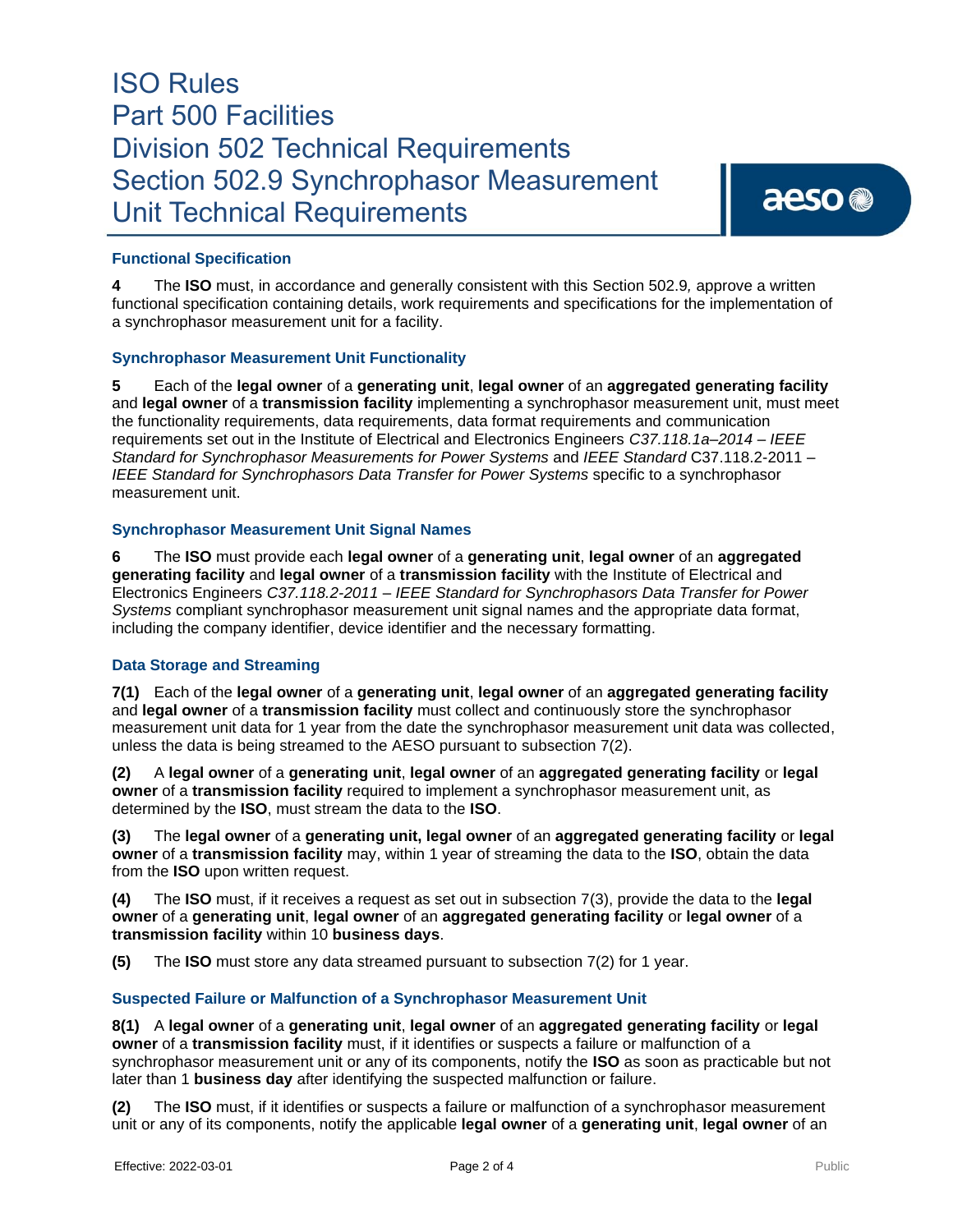**aggregated generating facility** or **legal owner** of a **transmission facility** as soon as practicable, but not later than 1 **business day**, after identifying the suspected failure.

**(3)** Each of the **legal owner** of a **generating unit**, **legal owner** of an **aggregated generating facility** and **legal owner** of a **transmission facility** must provide the **ISO** with the date it expects to investigate the suspected failure or malfunction of the synchrophasor measurement unit or any of its components which, in the case of an investigation in response to a notification under subsection 8(2), must be within 2 **business days** of receiving the **ISO**'s notification.

**(4)** The **legal owner** of a **generating unit**, **legal owner** of an **aggregated generating facility** or **legal owner** of a **transmission facility** must, if it is unable to test the synchrophasor measurement unit or any of its components on the expected date provided under subsection 8(3), provide the **ISO** with the revised date.

**(5)** The **legal owner** of a **generating unit**, **legal owner** of an **aggregated generating facility** or **legal owner** of a **transmission facility** must, after testing the synchrophasor measurement unit or any of its components, confirm if there is a failure or malfunction with the synchrophasor measurement unit or not and notify the **ISO** with the results of the test.

**(6)** The **legal owner** of a **generating unit**, **legal owner** of an **aggregated generating facility** or **legal owner** of a **transmission facility** must, if the results of the test indicated that the synchrophasor measurement unit or any of its components have failed, provide the **ISO** with the date that the **market participant** expects to repair or replace the synchrophasor measurement unit.

**(7)** The **legal owner** of a **generating unit**, **legal owner** of an **aggregated generating facility** or **legal owner** of a **transmission facility** must, if the synchrophasor measurement unit or any of its components are not repaired or replaced by the date provided under subsection 8(6), provide the **ISO** with a revised date.

**(8)** The **legal owner** of a **generating unit**, **legal owner** of an **aggregated generating facility** or **legal owner** of a **transmission facility** must notify the **ISO** when the synchrophasor measurement unit or any of its components have been repaired or replaced.

### **As-Built Drawing**

**9** A **legal owner** of a **generating unit**, **legal owner** of an **aggregated generating facility** or **legal owner** of a **transmission facility** implementing a synchrophasor measurement unit, or required by the **ISO** to implement a synchrophasor measurement unit, must provide the **ISO** with an as-built engineering stamped 3 line drawing or a record representing the as-built installation, indicating:

- (a) the voltage transformer and current transformer connections through to the synchrophasor measurement unit; and
- (b) the voltage transformer and current transformer accuracy class.

#### **Revision History**

| <b>Date</b> | <b>Description</b>                                                                                                                                                                                             |
|-------------|----------------------------------------------------------------------------------------------------------------------------------------------------------------------------------------------------------------|
| 2022-03-01  | Updated references to IEEE Standards in subsections 5 and 6.<br>Amended subsection 2 to clarify the applicability of Section 502.9 to facilities with<br>functional specifications issued after March 1, 2022. |